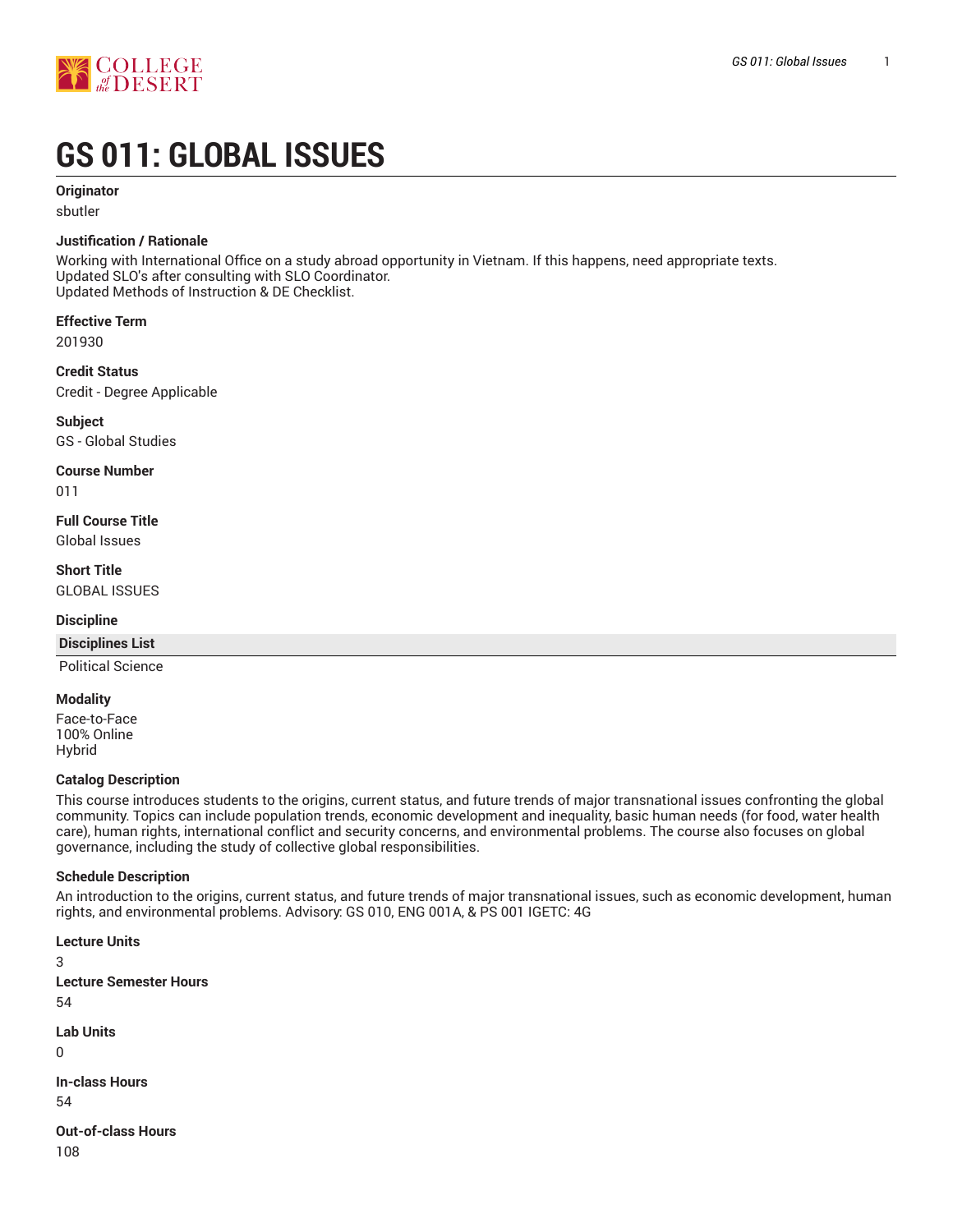

**Total Course Units** 3 **Total Semester Hours**

162

**Prerequisite Course(s)** Advisory: GS 010, ENG 001A, & PS 001

## **Required Text and Other Instructional Materials**

**Resource Type** Book **Open Educational Resource** No

**Formatting Style** APA

**Author** Seitz, John L and Hite, Kristen

**Title** Global Issues: An Introduction

**Edition** 5th

**Publisher** Wiley-Blackwell

**Year**

2016

**College Level**

Yes

**Flesch-Kincaid Level** 12

**ISBN #** 1118968859

**Resource Type** Book **Open Educational Resource** No **Formatting Style**

APA **Author**

Goscha, Christopher

**Title** (Alternate) Vietnam: A New History

**City** New York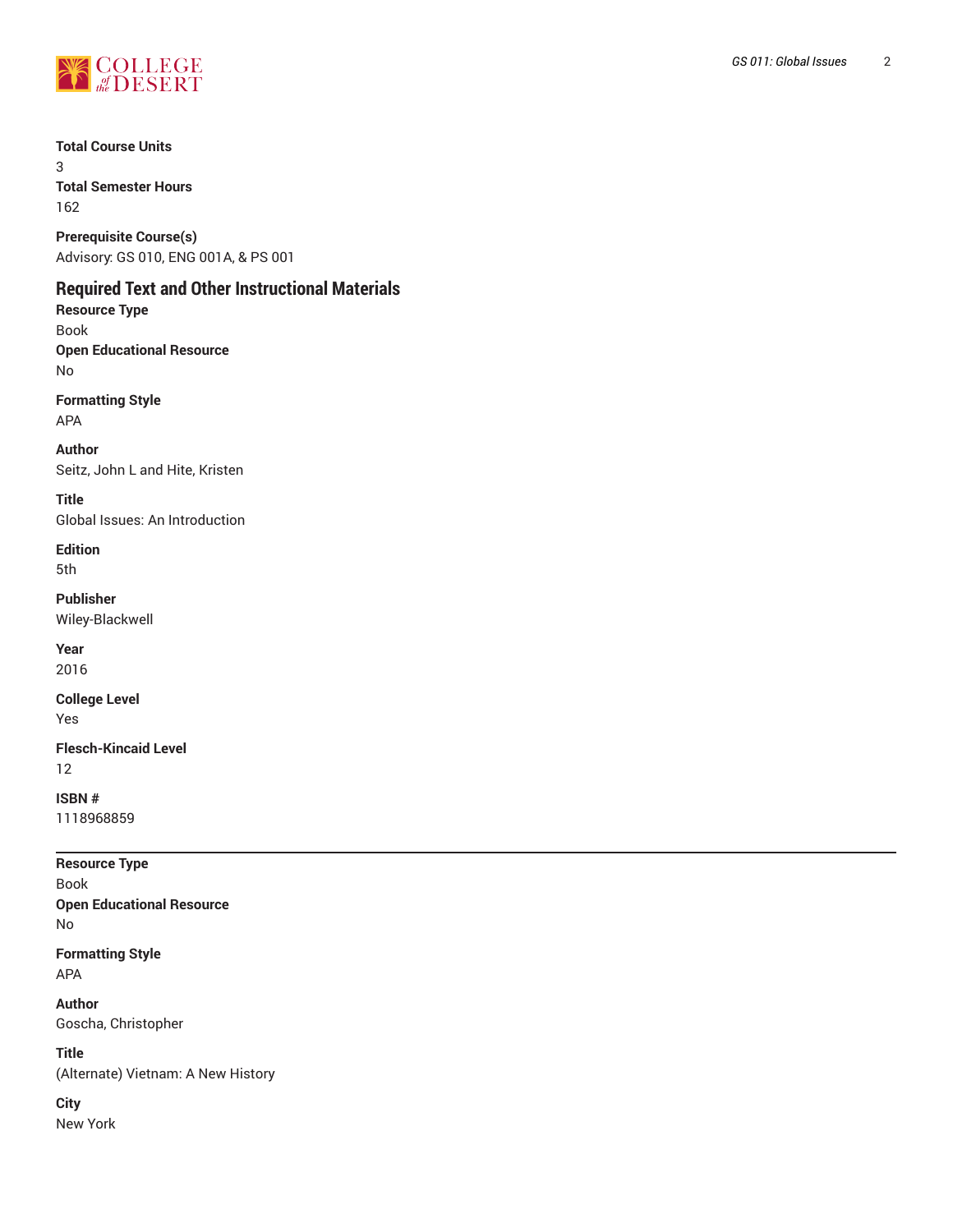

#### **Publisher**

Basic Books

**Year** 2016

## **College Level**

Yes

#### **Flesch-Kincaid Level** 12

**ISBN #** 0465094368

## **Resource Type** Book **Open Educational Resource** No

**Formatting Style**

APA

**Author** Son Le, Minh, Singh, Tarlock, and Duc-Tho Nguyen

**Title**

(Alternate) Trade Liberalisation and Poverty: Vietnam now and beyond

**City**

New York

**Publisher**

Routledge

**Year** 2015

**College Level** Yes

**Flesch-Kincaid Level** 12

**ISBN #** 9781138886742

**Class Size Maximum**

50

## **Entrance Skills**

Acquire an understanding of the basic differences between Western and non-Western style governments

#### **Prerequisite Course Objectives**

PS 001-Identify the various levels and types of government and briefly describe the theory undergirding each.

## **Entrance Skills**

Recognize the problems faced by governments in emerging nations and the similarities between those and problems faced by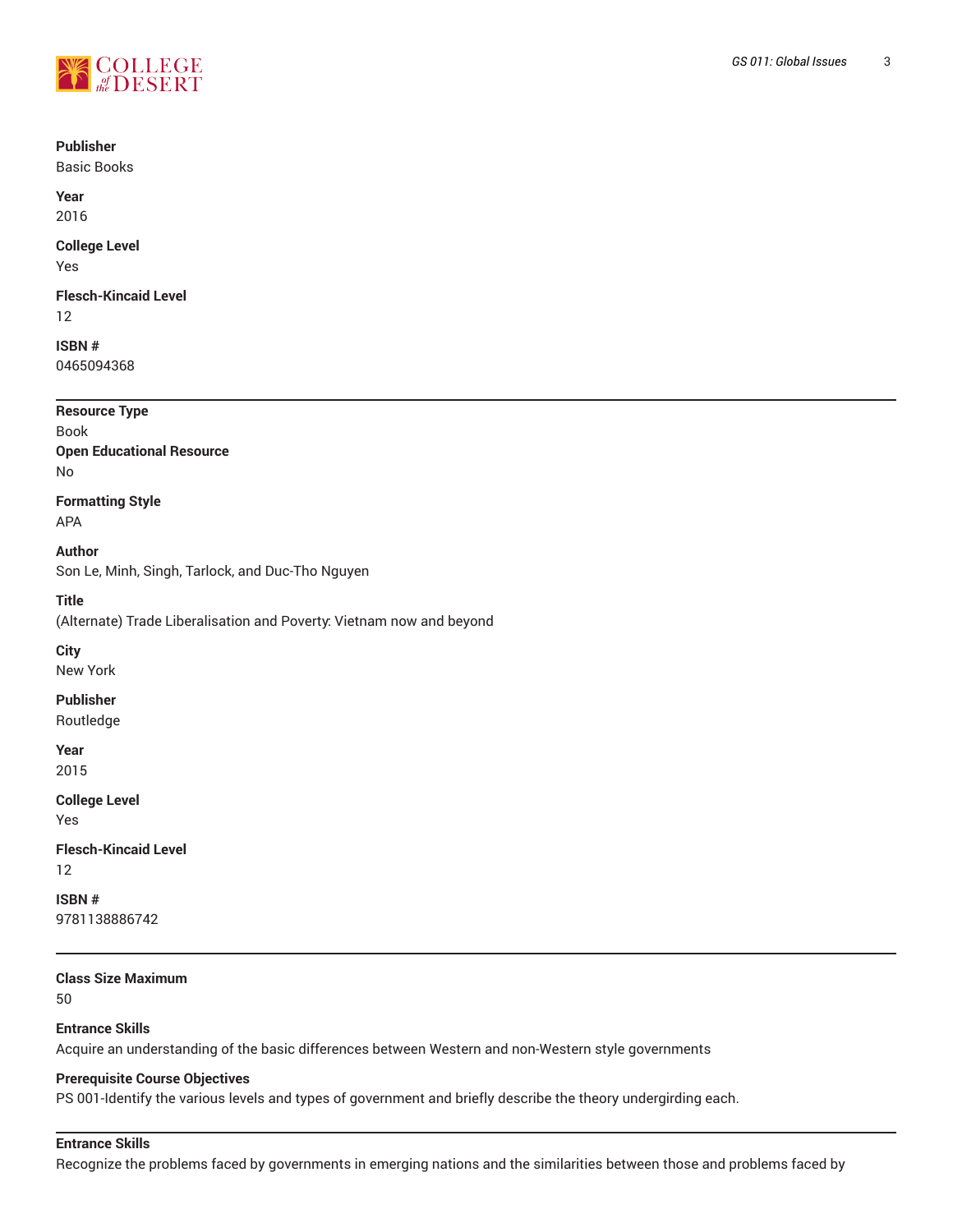

developed nations as they grew in political sophistication

#### **Prerequisite Course Objectives**

PS 001-Critically evaluate the role of government in promoting the general welfare.

#### **Entrance Skills**

Define and understand globalization

#### **Prerequisite Course Objectives**

GS 010-Describe the various definitions/meanings of globalization.

#### **Entrance Skills**

Understand the different dimensions of globalization

#### **Prerequisite Course Objectives**

GS 010-Analyze the economic, political, cultural, and ecological dimensions of globalization.

#### **Entrance Skills**

Articulate various controversies surrounding the different dimensions of globalization

#### **Prerequisite Course Objectives**

GS 010-Assess the controversies surrounding the economic, political, cultural, and ecological dimensions of globalization.

#### **Entrance Skills**

Study contemporary world issues through the lens of globalization

#### **Prerequisite Course Objectives**

GS 010-Connect the various aspects of globalization with contemporary world developments and problems.

#### **Entrance Skills**

Read, analyze, evaluate, interpret and synthesize varied texts

#### **Prerequisite Course Objectives**

ENG 001A-Read, analyze, and interpret varied texts (i.e. literature, digital forms, visual).

#### **Entrance Skills**

Develop coherent written ideas

#### **Prerequisite Course Objectives**

ENG 001A-Develop ideas coherently in writing through the drafting process.

#### **Entrance Skills**

Write thesis statements, topic sentences, and ideas in an organized manner

#### **Prerequisite Course Objectives**

ENG 001A-Write thesis statements, topic sentences, and ideas in an organized way in multi-page essays.

#### **Entrance Skills**

Conduct research using credible sources.

#### **Prerequisite Course Objectives**

ENG 001A-Find, read, analyze, evaluate, interpret, and synthesize outside sources, including online information.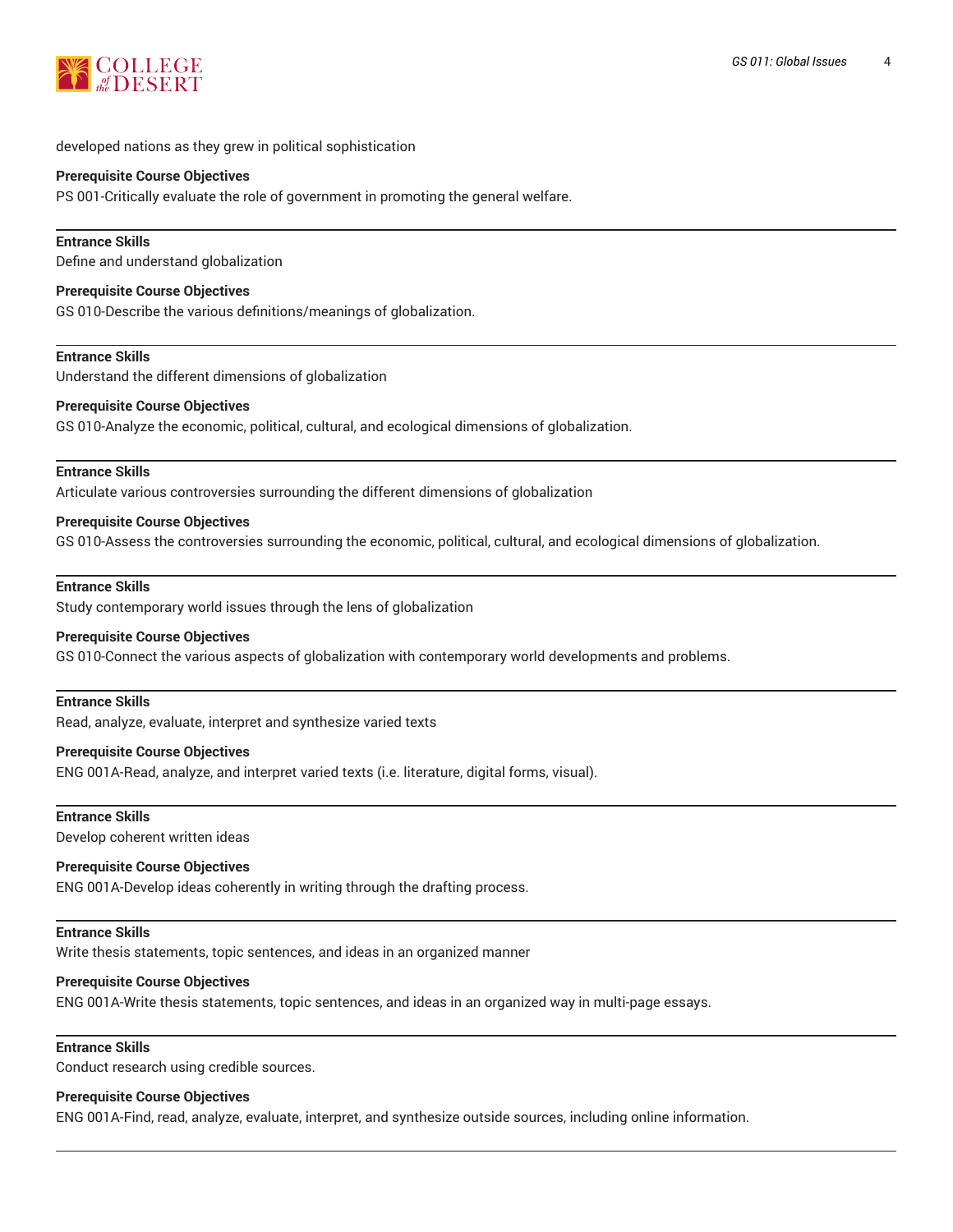

#### **Entrance Skills**

Develop a thesis that is supported by factual evidence.

#### **Prerequisite Course Objectives**

ENG 001A-Write essays with varied strategies, including persuasive essays, with a arguable theses and evidence from a variety types of sources.

#### **Course Content**

#### I. Introduction

- 1. Identification and definition of global issues/problems
- 2. Core concepts such as interdependence
- 3. Review of globalization

II. Issues: Global Population

- 1. Evolution of population growth
- 2. Predictions of the future
- 3. Demographic trends, and/or migration
- 4. Carrying capacity
- Analysis of the problem(s) and what can be done to address key concerns regarding the global population
- III. Issues: Global Governance
- 1. Global and regional IGOs (roles, background)
- 2. Role of nation states
- 3. Role of NGOs, communities and individuals, with a focus on various political actors' policy powers and their role in addressing existing global problems/ issues
- Analysis of the problem(s) and what can be done to address key concerns regarding global governance
- IV. Issues: Economic Development
- 1. Economic growth
- 2. The global economy
- 3. Global inequality
- 4. Global poverty
- Analysis of the problem(s) and what can be done to address key concerns regarding economic development
- V. Issues: Human Needs
- 1. Food: (study of food shortages, and changes in food production over time)
- 2. Water: (study of water access and availability, questions related to sanitation, and safety and conflict)
- 3. Health: (study of global health problems such as pandemics and their prevention; and/or access to health care)
- 4. Energy: (study of energy needs, consumption and conservation, renewable and nonrenewable resources)
- Analysis of the problem(s) and what can be done to address key concerns regarding human needs
- VI. Issues: Environmental Concerns
- 1. Deforestation
- 2. Threats to biodiversity
- 3. Climate change
- 4. The pollution of water, air and soil
- Analysis of the problem(s) and what can be done to address key concerns regarding environmental concerns
- VII. Issues: Human Rights
- 1. Existing international law and violations of human rights
- Study of the status of women
- The use of child soldiers
- Human trafficking
- Modern-day slavery
- Analysis of the problem(s) and what can be done to address key concerns regarding human rights abuses

#### VIII. Issues: Global Crime and Security

- 1. Current ethnic and sectarian conflicts
- 2. Proliferation of weapons of mass destruction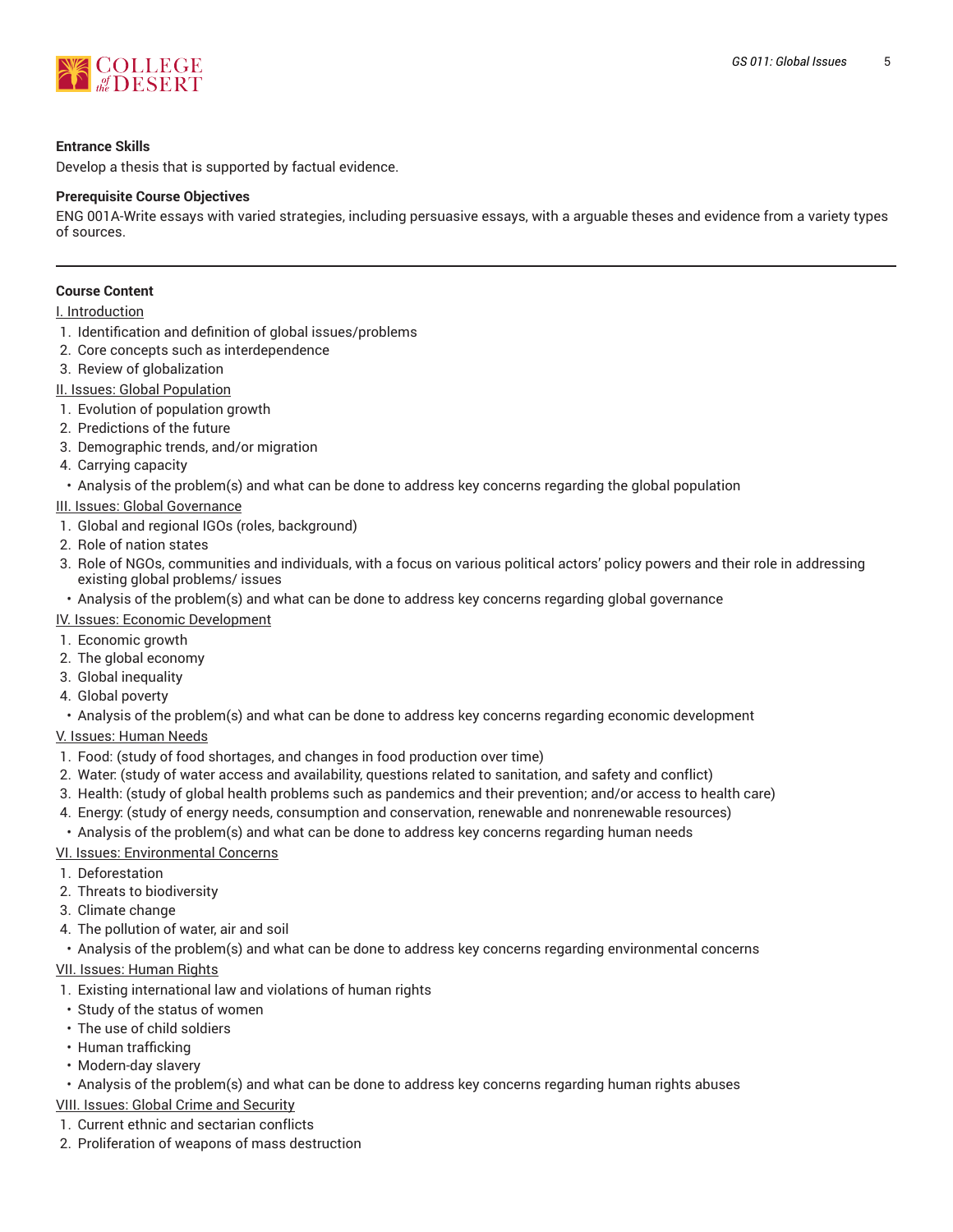

- 3. Terrorism
- 4. Human- and drug-trafficking

• Analysis of the problem(s) and what can be done to address key concerns regarding global crime and security

IX. Issues: Technology

- 1. Benefits and problems of new technologies
- Problems related to access/ inequality of access
- Cybersecurity
- Analysis of the problem(s) and what can be done to address key concerns regarding the technology

#### **Course Objectives**

|             | <b>Objectives</b>                                                                                                                                   |
|-------------|-----------------------------------------------------------------------------------------------------------------------------------------------------|
| Objective 1 | Identify major recurring and emerging global issues.                                                                                                |
| Objective 2 | Analyze specific global problems of international or regional nature and discuss approaches to their solution from an<br>international perspective. |
| Objective 3 | Analyze the interconnections between and among global issues.                                                                                       |
| Objective 4 | Compare and evaluate the efficacy of national, regional, and international efforts to solve the problems associated<br>with global issues.          |

#### **Student Learning Outcomes**

|           | Upon satisfactory completion of this course, students will be able to:               |
|-----------|--------------------------------------------------------------------------------------|
| Outcome 1 | Evaluate key issues facing the global community today.                               |
| Outcome 2 | Analyze the concept of interdependence in both historical and contemporary contexts. |

## **Methods of Instruction**

| <b>Method</b>                | Please provide a description or examples of how each instructional<br>method will be used in this course. |
|------------------------------|-----------------------------------------------------------------------------------------------------------|
| <b>Discussion</b>            | Class discussions that ensure students can articulate their thoughts.                                     |
| Technology-based instruction | May use LMS to deliver materials to students.                                                             |
| Lecture                      | Required to give context for the readings.                                                                |
| Other (Specify)              | Videos either to be watched in or out of class to help students<br>understand the readings.               |
| Participation                | May assign in-class written assignments for participation points.                                         |
| Activity                     | Group and individual activities like debates on current global issues.                                    |

#### **Methods of Evaluation**

| <b>Method</b>                          | Please provide a description or examples of how<br>each evaluation method will be used in this course.                                                               | <b>Type of Assignment</b> |
|----------------------------------------|----------------------------------------------------------------------------------------------------------------------------------------------------------------------|---------------------------|
| College level or pre-collegiate essays | In addition to a major research paper, usually assign Out of Class Only<br>2-3 shorter essays (3-4 pages).                                                           |                           |
| Mid-term and final evaluations         | Typically, exams with either or both multiple choice<br>and short essays.                                                                                            | In Class Only             |
| Tests/Quizzes/Examinations             | Typically given, along with midterm and final<br>cumulative exams, 2-3 exams throughout the<br>semester.                                                             | In Class Only             |
| Term or research papers                | At least 1 major research assignment. Minimum 5-7 Out of Class Only<br>pages.                                                                                        |                           |
| Guided/unguided journals               | Reflective assignments. A few paragraphs asking<br>students to connect their personal experiences to<br>the readings. Can be given every week or every few<br>weeks. | In and Out of Class       |
| Written homework                       | Can be given every class or every few classes to<br>ensure students complete the required reading.                                                                   | Out of Class Only         |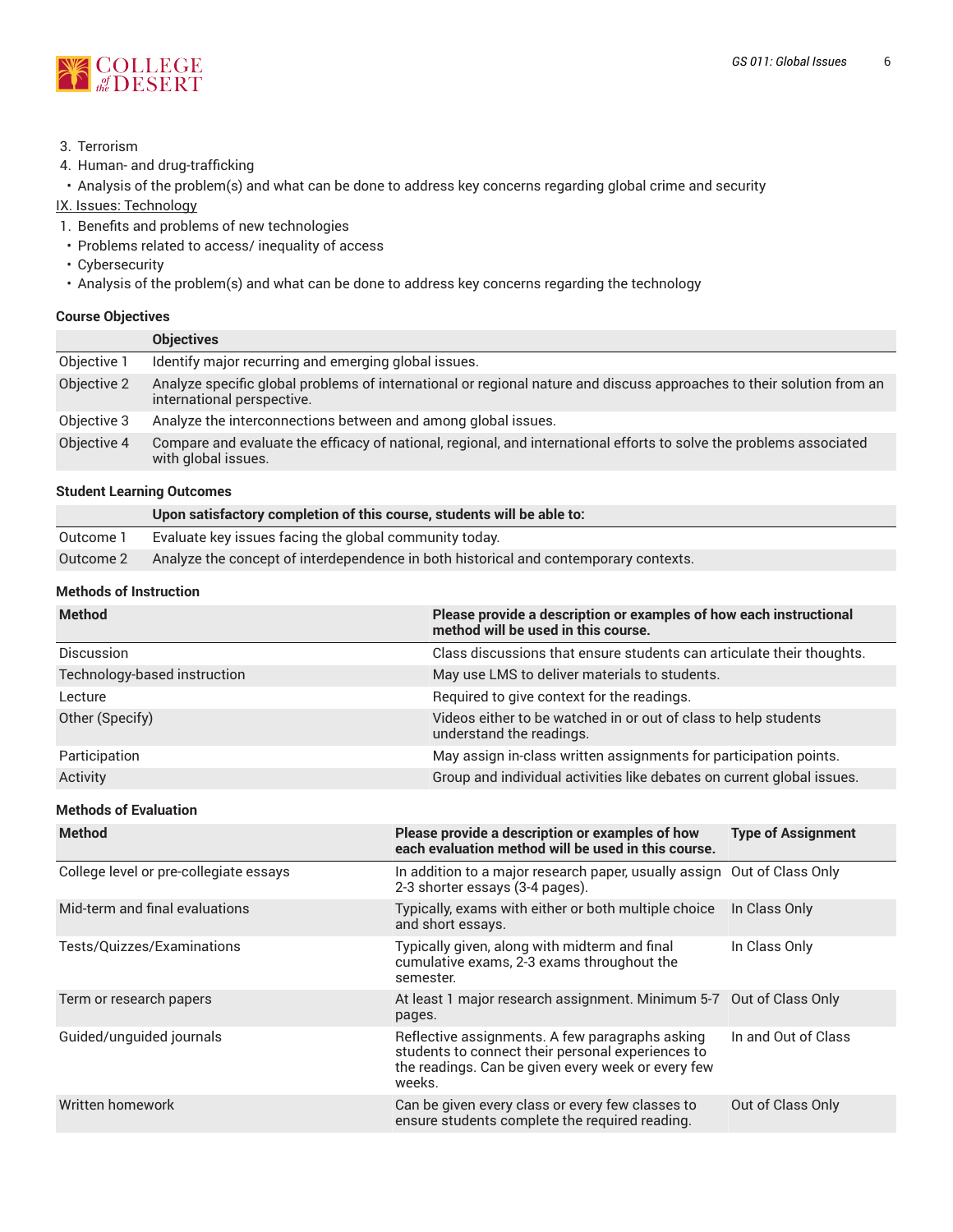

Group activity participation/observation Typically, students will be given assignments to complete in class, as a group. They can be shorter assignments (1-2 paragraphs) or longer assignments/group projects (videos, presentations, etc.). In Class Only

#### **Assignments**

#### **Other In-class Assignments**

- 1. Participate in class discussion and take detailed notes on the lecture
- 2. Graded individual, written reflections on the out-of-class assigned material
- 3. Small group discussion in which students must actively participate (instructors can grade each student's performance in group activities based on the extent and depth of each student's contributions)
- 4. Class debate in which students are assigned roles (team member, moderator, active audience members) and graded on their individual performance
- 5. Examinations of various types, such as essay and multiple choice

#### **Other Out-of-class Assignments**

- 1. Readings in the textbook and in recommended supplementary literature
- 2. Viewing of films, video clips, including the taking oof notes
- 3. Listening to sound recordings and taking notes
- 4. Special reports or projects by students, in panel or singly
- 5. Participation in research projects involving the collection, compilation and interpretation of data, including the composition of written or oral reports/presentations

#### **Grade Methods**

Letter Grade Only

#### **Distance Education Checklist**

**Include the percentage of online and on-campus instruction you anticipate.**

**Online %** 50 **On-campus %**  $50$ 

#### **Instructional Materials and Resources**

If you use any other technologies in addition to the college LMS, what other technologies will you use and how are you ensuring **student data security?**

N/A

**If used, explain how specific materials and resources outside the LMS will be used to enhance student learning.** N/A

## **Effective Student/Faculty Contact**

Which of the following methods of regular, timely, and effective student/faculty contact will be used in this course?

#### **Within Course Management System:**

Timely feedback and return of student work as specified in the syllabus Discussion forums with substantive instructor participation Chat room/instant messaging Regular virtual office hours Private messages Online quizzes and examinations Weekly announcements

#### **External to Course Management System:**

Direct e-mail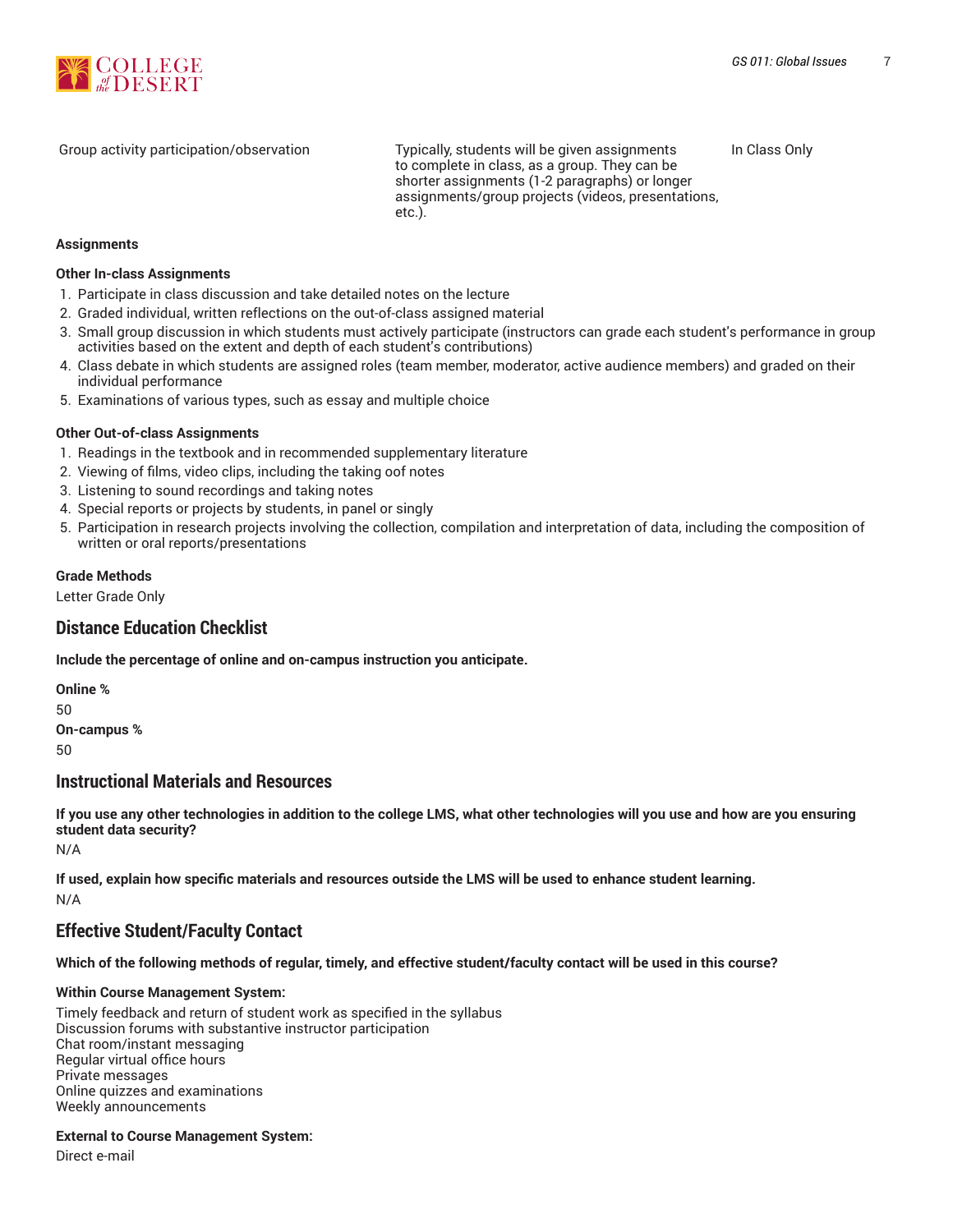

Posted audio/video (including YouTube, 3cmediasolutions, etc.)

#### **For hybrid courses:**

Scheduled Face-to-Face group or individual meetings Orientation, study, and/or review sessions

#### Briefly discuss how the selected strategies above will be used to maintain Regular Effective Contact in the course.

The above selected strategies are the best ways to ensure regular effective contact in an online setting. Announcements, email, regular virtual office hours, chat rooms/instant messaging, etc. ensure the class receives the same information and opportunities to interact with the instructor as students in a face-to-face setting.

Discussions and audio/video files (posted in discussions) allow students to interact with one another, as they would in a face-to-face classroom.

For hybrid sections, review/study sessions and regularly scheduled face-to-face meetings will help students successfully complete both the in-person and online parts of the course. They can seek help in class during regularly scheduled times throughout the semester, just like students in a face-to-face setting.

#### **If interacting with students outside the LMS, explain how additional interactions with students outside the LMS will enhance student learning.**

N/A

## **Online Course Enrollment**

**Maximum enrollment for online sections of this course**

50

#### **If different from course enrollment maximum, please explain.**

Given the replacement of actual face-to-face discussions with online written or audio/video discussion posts and other written materials that would not be assigned in a face-to-face setting, 5 fewer students means we can give the other 45 students the regular effective contact required. Also, Section 14.3 (d) of the collective bargaining agreement states that 45 is an acceptable number for online sections.

## **Other Information**

## **Comparable Transfer Course Information**

**University System** CSU **Campus** CSU Long Beach

**Course Number** 100 **Course Title** Global Citizenship

**Catalog Year** 2015-2016

#### **Rationale**

"International studies" and "Global studies" are used interchangeably. The courses both emphasize contemporary world issues along with global trends and impacts.

**University System** UC **Campus** UC Riverside

**Course Number** GBST 002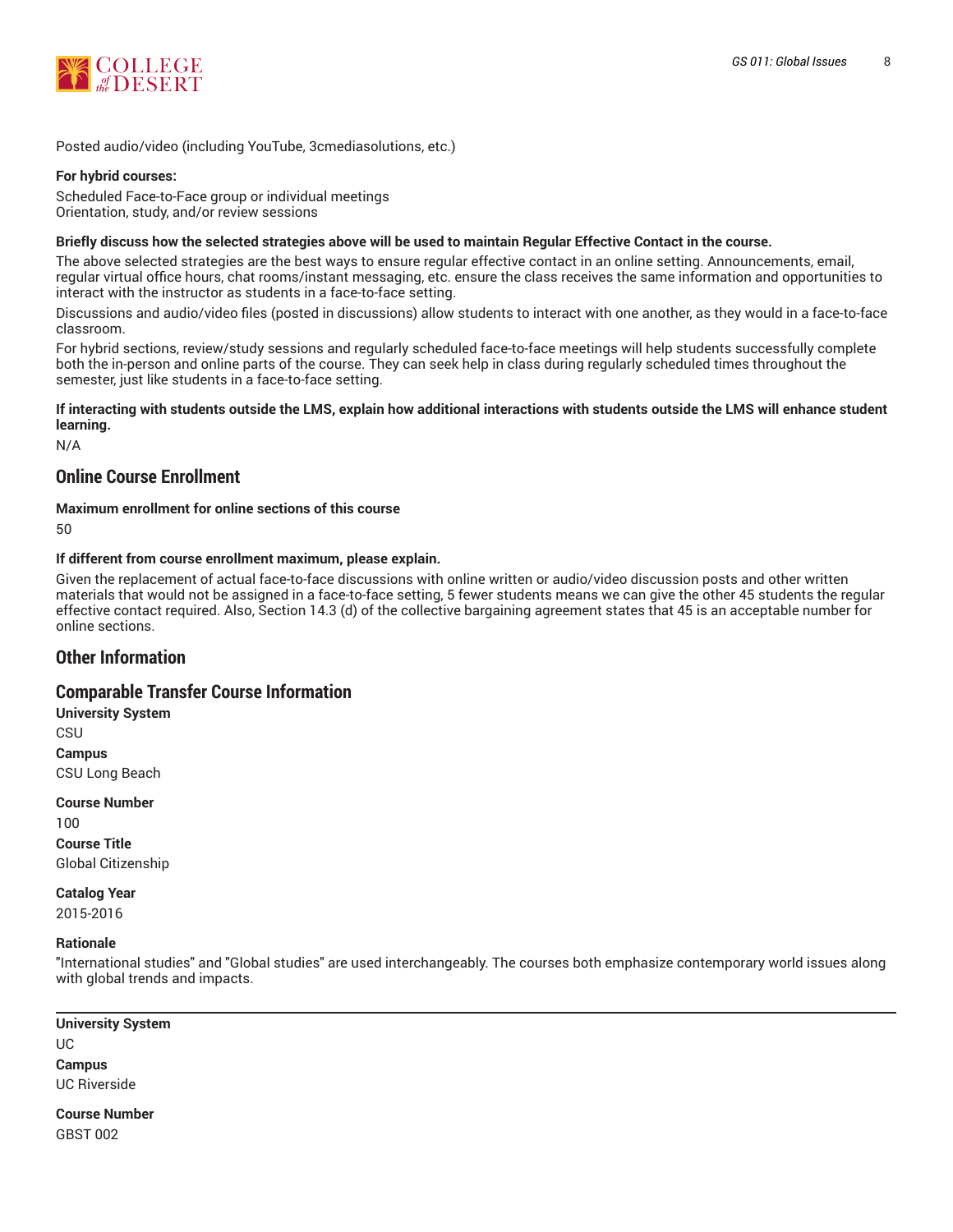

#### **Course Title**

Global Socioeconomic and Political Processes

**Catalog Year** 2015-2016

# **University System**

CSU **Campus** CSU Monterey Bay

**Course Number** GS 200 **Course Title** Politics of Everyday Life

**Catalog Year** 2015-2016

#### **Rationale**

Focuses on domestic and global influences and their interaction on the laws and structures that govern people's lives.

**COD GE** C2 - Social and Behavioral Science

**CSU GE** D7 - Interdisciplinary Social and Behavioral Science

**IGETC GE** 4G - Interdisciplinary, Social & Behavioral Sciences

## **MIS Course Data**

**CIP Code** 05.0199 - Area Studies, Other.

**TOP Code** 221020 - Global Studies

**SAM Code** E - Non-Occupational

**Basic Skills Status** Not Basic Skills

**Prior College Level** Not applicable

**Cooperative Work Experience** Not a Coop Course

**Course Classification Status** Credit Course

**Approved Special Class** Not special class